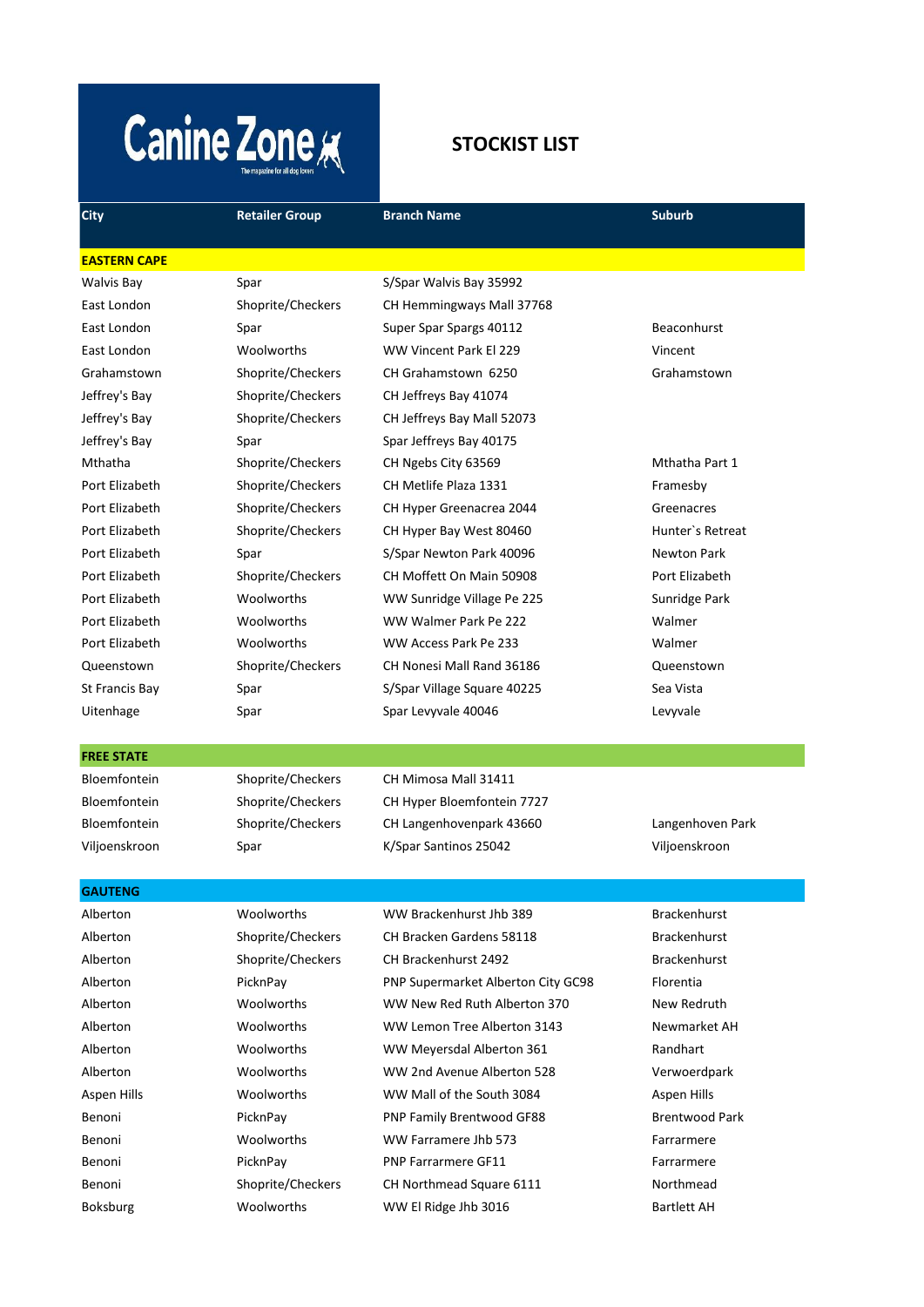Boksburg Shoprite/Checkers CH Hyper Boksburg 7450 Boksburg Boksburg **PicknPay PicknPay** PNP Hyper Boksburg HC01 Jansen Park Boksburg Woolworths WW Parkrands Jhb 362 Parkrand Brackenhurst PicknPay PNP Supermarket Mall of the South Aspen Hills Brakpan Shoprite/Checkers CH Hyper Mall Of Carnival 30326 Dalpark Brooklyn **WAS WOOLWOTTEN WW Brooklyn Pta 405** New Muckleneuk Centurion Woolworths WW Grey Owl Village 3002 Centurion Centurion Shoprite/Checkers CH Jean Avenue 40989 Centurion Centurion **CENT WOOLWORTHS** WW Centurion Mall 566 Centurion Centurion Central Centurion **PicknPay** PNP Centurion NC15 Centurion Centurion Central Centurion Shoprite/Checkers CH Hyper Centurion 7159 Centurion Central Centurion Spar Spar Lyttelton 30270 Die Hoewes Centurion Woolworths WW Jean Crossing 3138 Die Hoewes Centurion Shoprite/Checkers CH Eco Boulevard 46561 Highveld Park Centurion **WOOLWORTHS** WW Irene Mall Pta 399 **Irene Farm Villages** Centurion **PicknPay** PicknPay PNP Irene Village NC30 Irene Farm Villages Centurion Shoprite/Checkers CH Grey Owl Midstream 54570 Louwlardia City of Tshwane Rural Woolworths WW Hazeldean 533 Hazeldean Edenvale Woolworths WW Edenglen Jhb 492 Eden Glen Edenvale Others Ezweni Mag Distr Ltd Retail Edenvale Edenvale Woolworths WW Edenmeadow Jhb 575 Edenvale Gauteng **State Constructs** WW Green Valley 3118 Greenstone Greenstone Germiston Moolworths WW Bedford Square Jhb 3013 Bedford Gardens Germiston **PicknPay** PICKNPay PNP Bedford Centre GC04 Bedford Gardens Germiston Moolworths WW Eastgate Jhb 473 Bedfordview Germiston **WITH WOOL WOOLWORTH** WAS BEDISCONTED WITH MOOLWOOTHS WITH WAS BEDISCONTED WITH MOOLWOOTHS WELL BEDISCONTED BEDISCONTED BEDISCONTED BEDISCONTED MEDISCONTED BEDISCONTED MEDISCONTED BEDISCONTED BEDISCONTED MEDISCON Germiston Shoprite/Checkers CH Hyper Eastgate 7303 Bedfordview Germiston Spar S/Spar Lambton 80403 Lambton Cambton Communisty Communisty Communisty Communisty Communisty Comm Germiston Shoprite/Checkers CH Hyper Edenvale 7735 Marlands Johannesburg Woolworths WW Campus Square Jhb 438 Auckland Park Johannesburg Woolworths WW Bluebird Centre JHB 371 Birnam Johannesburg Woolworths WW Blairgowrie Jhb 381 Blairgowrie Johannesburg Woolworths WW East Rand Retail Park 3105 Boksburg Johannesburg Shoprite/Checkers CH Blubird Melrose 38714 Elton Hill Johannesburg PicknPay PNP Greenstone Mall HC19 Greenstone Hill Johannesburg Shoprite/Checkers CH Balfour Park 2549 Highlands North Johannesburg PicknPay PNP Killarney GC15 Killarney Rillarney GC15 Killarney Johannesburg Woolworths WW Greenstone Hill 536 Lethabong Johannesburg Woolworths WW Harrison Street Jhb 468 Marshalltown Johannesburg PicknPay PNP Newtown Junction GC83 Newtown Johannesburg Woolworths WW Grant Avenue Jhb 419 Norwood Johannesburg Woolworths WW Parktown Quarter Jhb 393 Parktown North Johannesburg Woolworths WW Randsteam 3166 Richmond Johannesburg Woolworths WW Rosebank Mall Jhb 3088 Rosebank Johannesburg PicknPay PNP Rosebank GC12 Rosebank GC12 Johannesburg **PicknPay PicknPay** PNP Victory Park GC29 Victory Park Johannesburg Shoprite/Checkers CH Rock Cottage 59774 Weltevredenpark Johannesburg South PicknPay PNP The Glen GC07 Gleneagles Johannesburg South Woolworths WW Glenvista Jhb 418 Glenvista Johannesburg South Shoprite/Checkers CH Glenvista 2515 Glenvista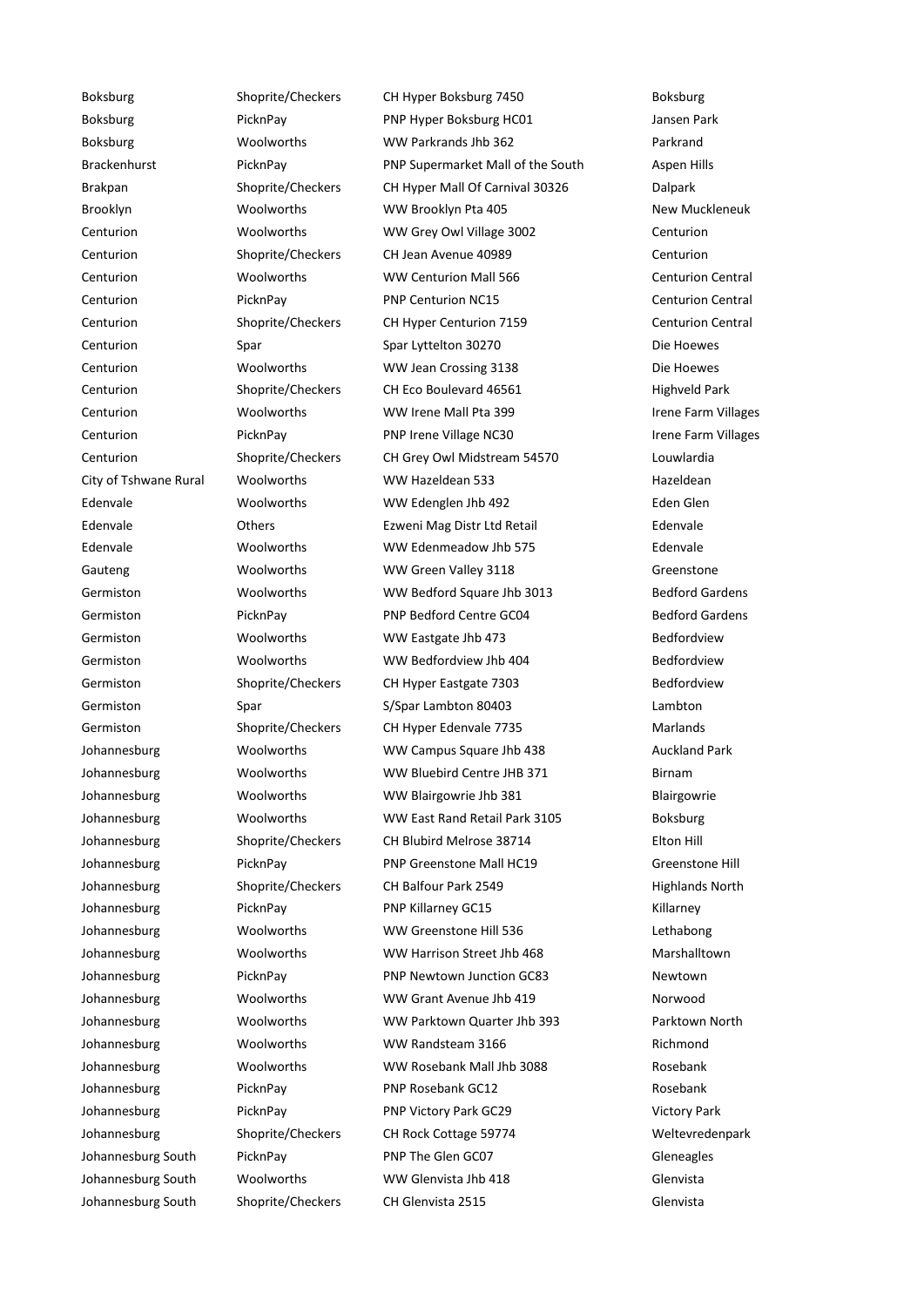Johannesburg South Shoprite/Checkers CH Columbine Square 48296 Mondeor Johannesburg South PicknPay PNP Hyper Steeldale HC07 Steeledale Kempton Park Shoprite/Checkers CH Glen Marais 48822 Aston Manor Kempton Park Shoprite/Checkers CH Bonaero Park 55039 Bonaero Park Kempton Park Shoprite/Checkers CH Hyper Kempton Park 7654 Esther Park Kempton Park **Woolworths** WW Woodbridge Jhb 570 Glenmarais Kempton Park Shoprite/Checkers CH Norkem Park 686 Norkem Park 686 Kempton Park ARC ARC Voucher O.R. Tambo O.R. Tambo Krugersdorp Shoprite/Checkers CH Noordheuwel 59180 Krugersdorp Shoprite/Checkers CH Monument Park 1713 Krugersdorp Woolworths WW Cradlestone Mall 3065 Diswilmar AH Krugersdorp PicknPay PNP S/Market Cradlestone GC73 Diswilmar AH Krugersdorp Shoprite/Checkers CH Cradle Stone 36144 Diswilmar AH Krugersdorp Woolworths WW Key West Krugersdorp 453 Krugersdorp North Krugersdorp PicknPay PNP Key West GC09 Krugersdorp North Krugersdorp Woolworths WW Monolith Krugersdorp 479 Monument Kyalami Shoprite/Checkers CH Kyalami 58150 CH Shoprite/Checkers CH Kyalami 58150 Magaliesburg Spar Spar Magalies Super Spar 10338 Magaliesburg Midrand Woolworths WW Crowthorne Jhb 563 Crowthorne Midrand Spar Spar S/Spar Crowthorne 22017 Crowthorne AH Midrand Woolworths WW Blue Hills 3097 Glen Austin AH Midrand Woolworths WW Kyalami 3132 Kyalami Hills Midrand Woolworths WW Sanridge Sq Midrand 386 Midridge Park Oakdene Shoprite/Checkers CH The Glen 85274 Gleneagles Pretoria PicknPay PNP Menlyn Mall NC54 Pretoria Woolworths WW Zambezi Junction Pta 364 Annlin Pretoria 1980 Woolworths MW Loftus Park 3170 MW Loftus Park 3170 Arcadia Pretoria **MOOLWOOTHIS** WW The Grove Pta 531 **Equestria** Pretoria **PicknPay** PNP Corporate The Grove NC35 Equestria Pretoria **MOOLWORTH** WW Garsfontein Pta 416 Garsfontein Pretoria Woolworths WW Gezina Pta 495 Gezina Pretoria Shoprite/Checkers CH Gezina 7175 Gezina Pretoria Spar K/spar Groenkloof 30244 Groenkloof Pretoria Shoprite/Checkers CH Wonderpark 64604 Karenpark Pretoria Woolworths WW Lynnwood Bridge Pta 3014 Lynnwood Manor Pretoria Spar Superspar Glenfair 30712 Lynnwood Manor Pretoria Woolworths WW Gift Acres PTA 577 Lynnwood Ridge Pretoria **MOOLWORTH** WW Wonderboom Pta 513 Magalieskruin Pretoria 
Shoprite/Checkers

CH Hyper Mayville 7743

CH Hyper Mayville 7743

Mayville Pretoria **EXCLUSIVE BOOKS** EB Menlyn MN CHOTES AND Menlyn Pretoria Woolworths WW Menlyn Park Pta 476 Menlyn Pretoria PicknPay PNP Montana NC79 Montana Pretoria **Shoprite/Checkers** CH Hyper Montana 0301 Montanapark Pretoria **Shoprite/Checkers** CH Moreleta 0521 Moreletapark Pretoria **MOOLWOOTH** WW Castle Walk Pta 402 Newlands Pretoria **Spar Sylpan Dely Road 30844** Newlands Pretoria **MOOLWORTH** WOOLWORTH WAS Lynnwood Pta 568 **Pretoria** Pretoria **MOOLWORTHY WW Quagga Centre Pta 540** Pretoria West Pretoria Shoprite/Checkers CH Sunnypark 0945 Sunnyside Pretoria **PicknPay** PNP Hazeldean SQ NC29 Tyger Valley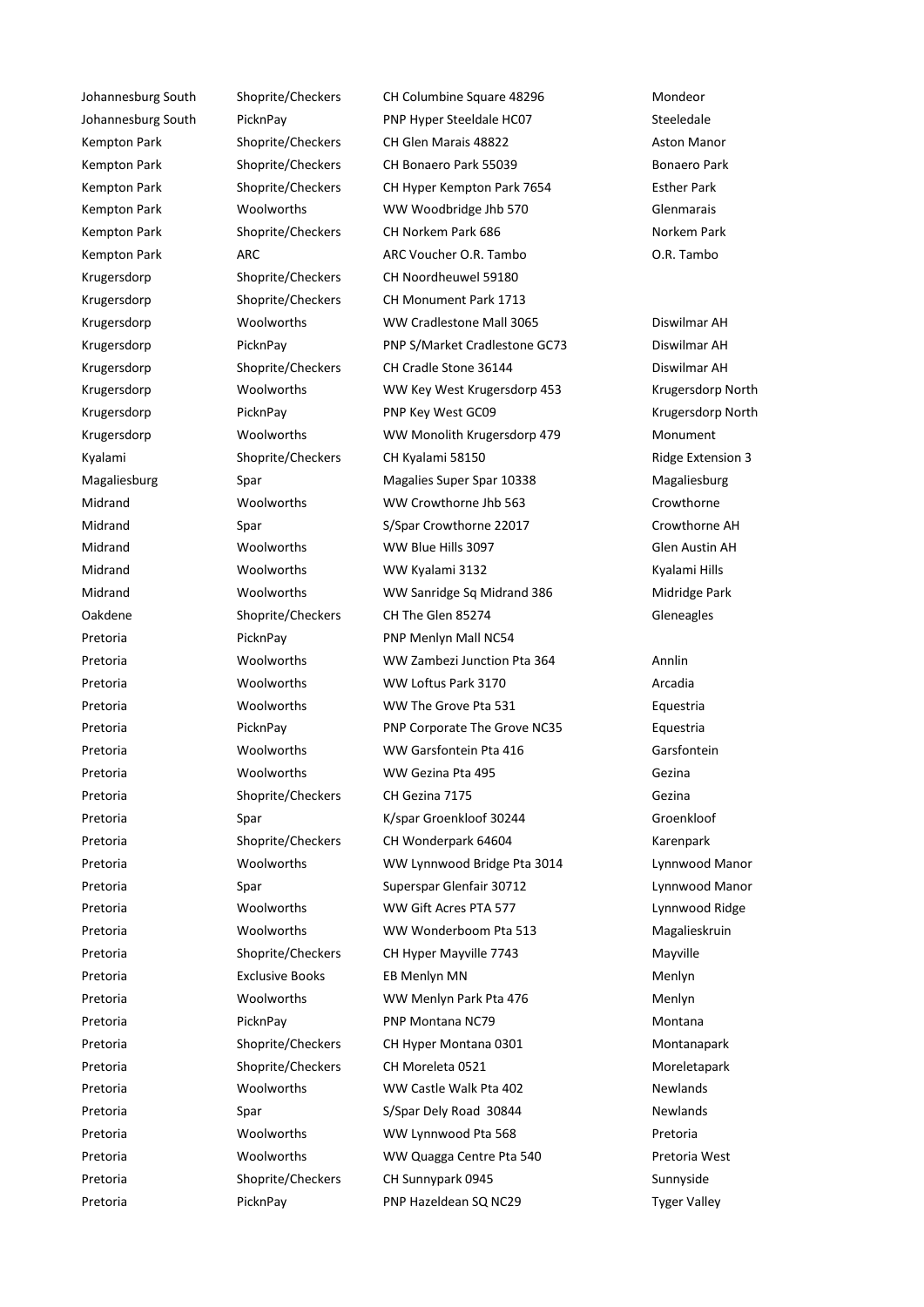Pretoria Shoprite/Checkers CH Brooklyn 1852 Waterkloof Pretoria Shoprite/Checkers CH Waverley 7028 Maverley Theorem CH Waverley Pretoria Woolworths WW Woodlands Pta 407 Woodlands Randburg PicknPay PicknPay PNP Blackheath GC02 Randburg PicknPay Provesta GC35 Blackheath Randburg **Example 20 Woolworths** WW Blackheath JHB 3119 **Blackheath** Randburg Spar Spar Spar Blairgowrie 22225 Blairgowrie Blairgowrie Randburg Woolworths WW Northwold Jhb 431 Bromhof Randburg Moolworths WW Cresta Jhb 452 Cresta Randburg Shoprite/Checkers CH Cresta 7581 Cresta Cresta Randburg **Mandburg Woolworths** WW Ferndale Jhb 534 Ferndale Randburg Spar Spar Spar Spar Spar Ferndale 21907 Ferndale Randburg Moolworths WW Greenside Jhb 429 Greenside Randburg PicknPay PicknPay PNP Northcliff Square GF34 Montroux Randburg Shoprite/Checkers CH Northriding 48319 North Riding Randburg Moolworths WW Northcliff Jhb 430 Northcliff Jhb 430 Randburg Spar S/Spar Blackheath 22170 Northcliff Randburg Shoprite/Checkers CH Northgate 40248 Northgate Randburg PicknPay PHR Northgate HC14 Northriding Randburg Moolworths WW Olivedale Jhb 392 Olivedale Randburg Woolworths WW Parkwood Jhb 379 Parkwood Randburg **PicknPay** PicknPay **PNP Northland Corner GC67** Randburg Randburg Spar S/Spar Eagle Canyon 80245 Randpark Ridge Randfontein Shoprite/Checkers CH Tambotie Mall 58451 Randfontein Roodepoort Shoprite/Checkers CH Allens Nek 58134 Roodepoort Shoprite/Checkers CH Hyper Roodepoort 7620 Constantia Kloof Roodepoort Woolworths WW Westways Jhb 579 Helderkruin Roodepoort Shoprite/Checkers CH Blueberry Square 99247 Honeydew Roodepoort Spar Spar Spar Spar Radiokop 22001 Honeydew Ridge Roodepoort Moolworths WW Horizon View 3001 Horizon View Roodepoort Shoprite/Checkers CH Horizon 54596 Horizon View Roodepoort **PicknPay** PHP The Falls GC68 PHP The Falls GC68 Roodepoort Shoprite/Checkers CH Little Falls 42266 Little Falls Roodepoort PicknPay PICKnPay PNP Princess Cross HC16 Princess Cross HC16 Princess Roodepoort PicknPay PICKNPay PNP The Honey Junction GF06 Radiokop Roodepoort Woolworths WW Clearwater Mall Jhb 567 Ruimsig Roodepoort Woolworths WW Town Square Jhb 464 Weltevredenpark Roodepoort Spar S/Spar Crossing 21461 Wilgeheuwel Roodepoort Woolworths WW Lifestyle Retail Crossing 3103 Wilgeheuwel Roodepoort Shoprite/Checkers CH Wilrogate 6103 Wilropark Ext 1 Sandton Woolworths WW Sandton City Jhb 475 Sandton Woolworths WW Chilli Lane Jhb 395 Sandton Shoprite/Checkers CH Hyper Fourways 7311 Sandton Shoprite/Checkers CH Hyper Sandton 7329 Sandton **MOOLWORTHS** WW Broadacres Jhb 3093 Broadacres Jhb 3093 Sandton Spar Syls Spar Southern Standacres 21211 Broadacres Sandton Woolworths WW Bryanston Jhb 497 Bryanston Sandton Shoprite/Checkers CH Nicolway 030376 Bryanston Sandton Shoprite/Checkers CH Bryanston 1941 Bryanston Bryanston Sandton Spar Spar Spar Spar Hobart 21771 Spar Hobart 2007 Span Bryanston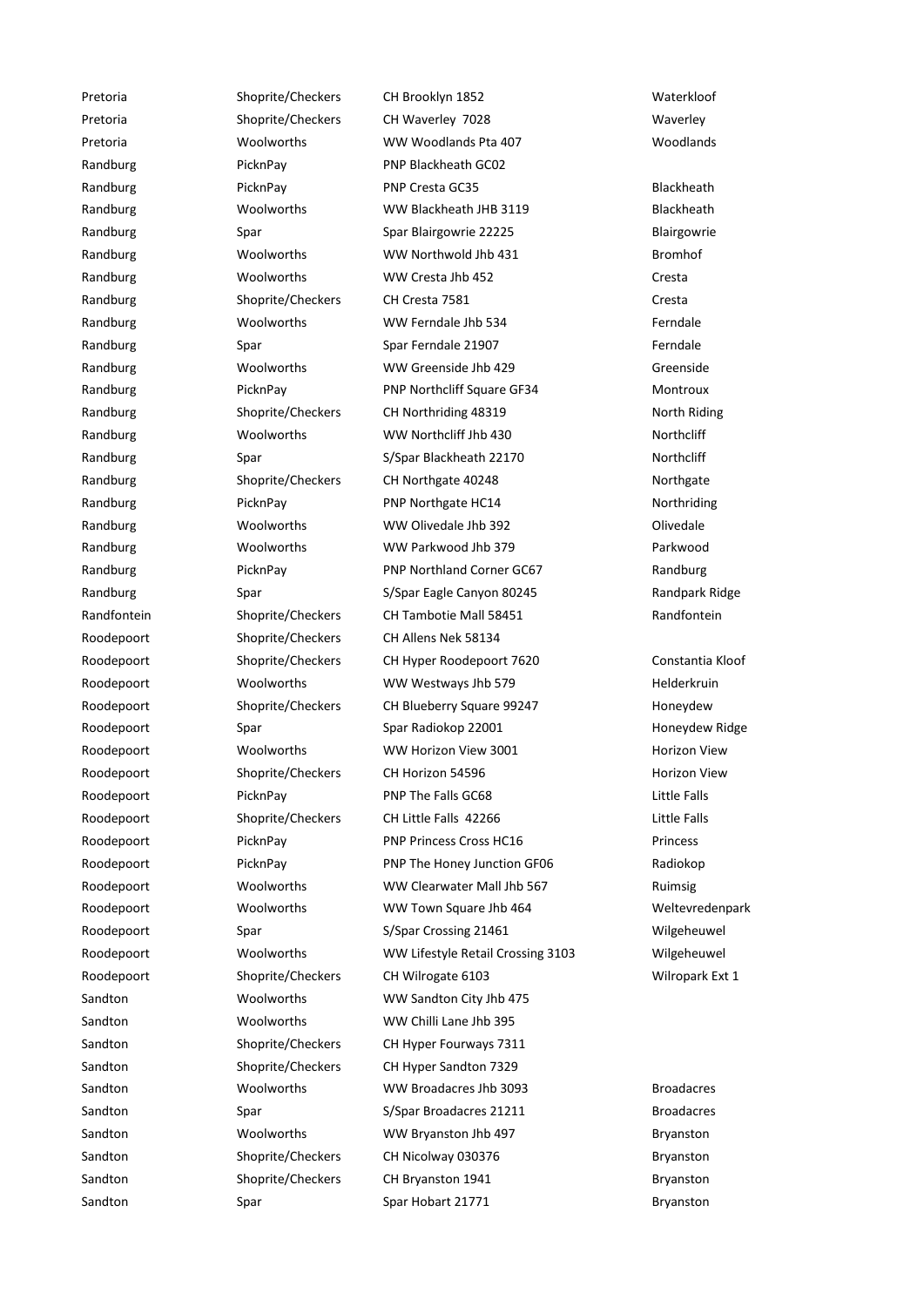Sandton Woolworths WW Maroun Square JHB 3086 Dainfern Sandton Moolworths WW Douglasdale Jhb 413 Douglasdale Sandton Moolworths WW Cedar Square Jhb 549 Fourways Sandton Woolworths WW Fourways Jhb 437 Fourways Sandton Spar Spar Spar Spar Pineslopes 21249 Fourways Sandton **PicknPay** PicknPay PNP Cedar Road GC60 **Fourways Gardens** Sandton **PicknPay** Property PNP Hyde Park Centre GC28 Hyde Park Sandton **MOOLWORTH** WW Lonehill Jhb 3069 Lone Hill Sandton Moolworths WW Benmore Gardens 3162 Parkmore Sandton Shoprite/Checkers CH Rivonia Village 38243 Rivonia Sandton **MOOLWORTHS** WW Grayston Drive Jhb 3039 Sandhurst Sandhurst Sandton Woolworths WW Sunninghill Jhb 546 Sunninghill Sandton Shoprite/Checkers CH Sunninghill 42541 Sunninghill Sandton Woolworths WW Woodmead Jhb 512 Woodmead Sandton **PicknPay** PNP Hyper Woodmead HC06 Woodmead Soweto Woolworths WW Jabulani Mall Soweto 388 Tladi Springs Shoprite/Checkers CH Selcourt 52316 CH Selcourt 52316 Vanderbijlpark Shoprite/Checkers CH Hyper Vanderbijlpark 2206 Vanderbijlpark Vanderbijlpark Spar Spar Riverview 21220 Vanderbijlpark S. E. 3 Vereeniging Shoprite/Checkers CH Hyper Arcon Park 1925 Arcon Park Vereeniging Shoprite/Checkers CH Riverwalk 55047 Three Rivers

#### **KWA-ZULU NATAL**

Durban Shoprite/Checkers CH Watercrest 82593

Amanzimtoti Woolworths WW Seadoon Kzn 353 Amanzimtoti

Amanzimtoti Shoprite/Checkers CH Seadoone 0979 Amanzimtoti Amanzimtoti Shoprite/Checkers CH Hyper Galleria 54677 Umbogintwini Berea Shoprite/Checkers CH Overport 1878 Essenwood Berea Shoprite/Checkers CH Windmere 1886 Morningside Berea **MOOLWOOTH** WW Musgrave Dbn 337 Musgrave Musgrave Bluff Shoprite/Checkers CH Bluff 1276 Wentworth Chatsworth Woolworths WW Chatsworth Dbn 341 Westcliff Dolphin Coast/Ballito Woolworths WW Ballito Junction 2540 Ballito Durban Shoprite/Checkers CH Ballito Junction 34744 Ballito Durban Woolworths WW Windermere 2533 Morningside Durban Shoprite/Checkers CH Reservior Hills 52235 Recreation Durban North Woolworths WW Kensington Drive Dbn 345 Durban North Durban North Shoprite/Checkers CH Durban North 6789 Durban North Durban North PicknPay PNP Hyper Durban North KC26 Prospect Hall Durban South Shoprite/Checkers CH Southway Mall 6763 Sea View Empangeni Shoprite/Checkers CH Empangeni Sanlam 1616 Empangeni Central Eshowe PicknPay PICKNPay PNP Eshowe KF02 Eshowe KF02 Hillcrest Moolworths WW Lillies Quarter 2513 Hillcrest Hillcrest **WOOLWORTH** WW Hillcrest Kzn 335 Hilldene Hillcrest Shoprite/Checkers CH Hillcrest 42703 Hilldene Hilton Woolworths WW Hilton Kzn 327 Leonard Howick Woolworths WW Howick Kzn 231 Howick Kloof **Woolworths WW Delcairn Kzn 350** Kloof Kloof Kloof PicknPay PIP Kloof KF07 Kloof KE07 Kloof Margate Shoprite/Checkers CH Margate 6713 Ramsgate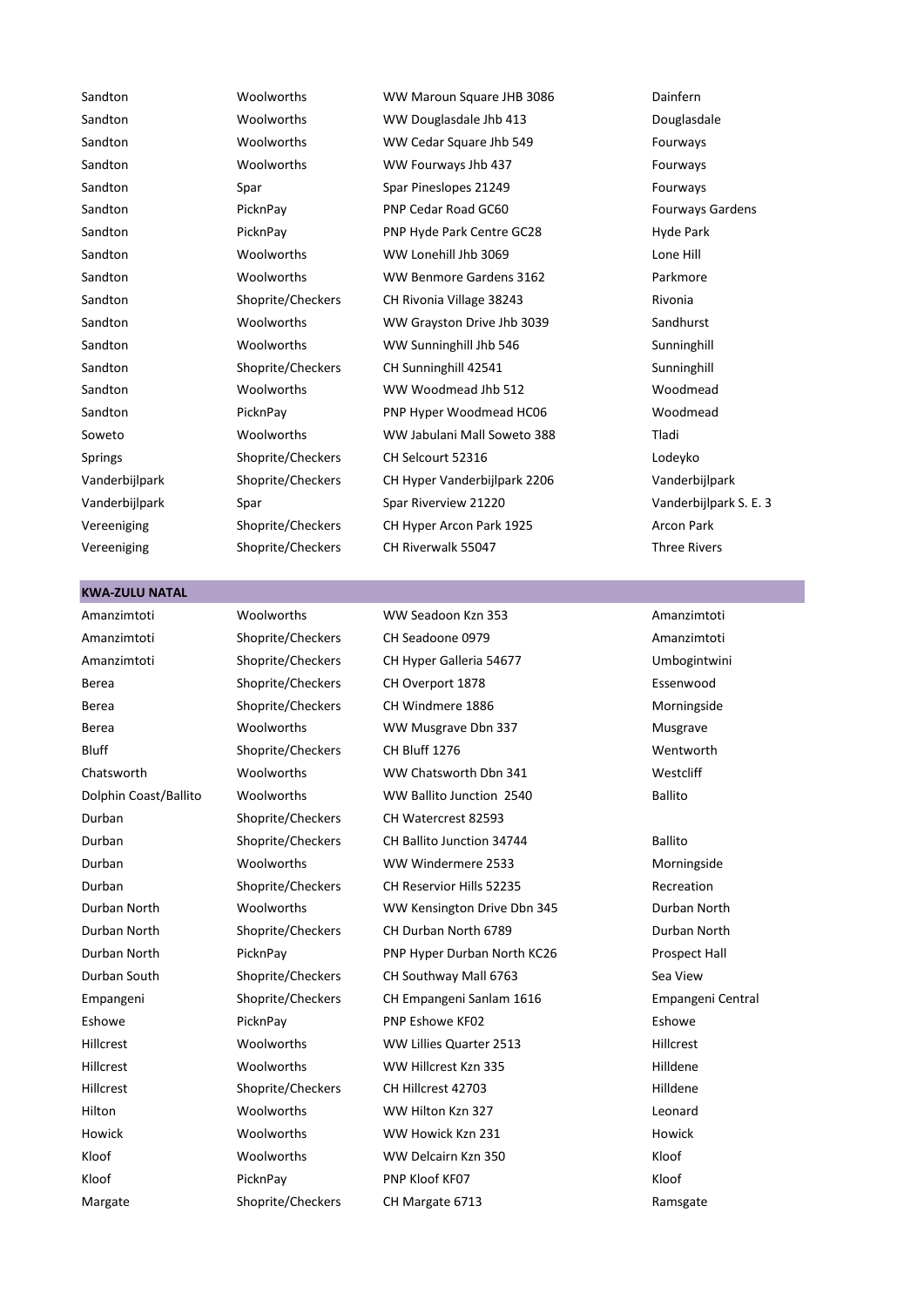Margate 1980 Woolworths WW Hibiscus Mall 2549 Ramsgate Margate Moolworths WW Shelley Beach Kzn 339 Shelly Beach Margate Shoprite/Checkers CH Shelley Beach 42698 Shelly Beach Pietermaritzburg Woolworths WW Cascades Centre Pmb 358 Chase Valley Downs Pietermaritzburg Woolworths WW Hayfields 2523 Hayfields Pietermaritzburg Shoprite/Checkers CH Scottsville 1608 Scottsville Pietermaritzburg Woolworths WW Midlands Mall Pmb 354 Woodlands Pinetown Spar S/Spar S/Spar Knowles 10283 New Germany Queensburgh Shoprite/Checkers CH Queensburgh 6802 Malvern Queensburgh PicknPay PNP Queensburgh Malvern KC08 Malvern Richards Bay Shoprite/Checkers CH Boardwalk Richards Bay 50801 Richards Bay Central Scottburgh/Umzinto North Shoprite/Checkers CH Scottburgh 6755 Scottburgh Scottburgh 6755 Scottburgh/Umzinto North PicknPay PNP Scottburgh Family KC30 Scottburgh South Umhlanga Woolworths WW La Lucia Dbn 340 La Lucia Umhlanga Woolworths WW Sunningdale 2546 Sunningdale Umhlanga Woolworths WW Gateway Dbn 346 Umhlanga Ridge Umhlanga Shoprite/Checkers CH Hyper Gateway 40206 Umhlanga Ridge Westville **Woolworths** WW Westville Pavillion 342 Dawncliffe Westville Woolworths WW Westville Mall Dbn 349 Dawncliffe Westville PicknPay PC PIC PICKNPay PNP Pavillion KC17 Controller Providence Dawncliffe Westville Shoprite/Checkers CH Hyper Pavallion 6810 Dawncliffe Westville Shoprite/Checkers CH Westville 2175 CH Westville 2175 Westville Spar S/Spar Westville 10075 Dawncliffe

Westville Woolworths WW Westwood Dbn 323 Westville

#### **LIMPOPO**

Bela-Bela Shoprite/Checkers CH Bela Bela 64612 Bela-Bela Louis Trichardt Spar Spar Soutpansberg 30950 Soutpansberg Polokwane Shoprite/Checkers CH Mall Of North 57861 Bendor Park Polokwane Spar Spar Platinum Park Spar 30623 Bendor Park Polokwane Woolworths WW Savannah 409 Fauna Park Polokwane Spar Spar Flora Park Spar 30948 Flora Park Spar 30948 Tzaneen Shoprite/Checkers CH Tzaneen Lifestyle 031568 Aqua Park

#### **MPUMALANGA**

Mbombela Spar Spar Crossing 60009 West Acres

# Emalahleni Shoprite/Checkers CH Ben Fleur 30334 Ben Fleur Emalahleni Woolworths WW Ben Fleur Witbank 3080 Ben Fleur Emalahleni Woolworths WW Highveld Mall 3049 Witbank Emalahleni Shoprite/Checkers Ch Safeway 45044 Witbank Lydenburg Shoprite/Checkers CH Lydenburg 50526 Lydenburg Mbombela Shoprite/Checkers CH Riverside Mall 45036 Riverside Mall Mbombela Woolworths WW Nelspruit Crossing 569 West Acres

### **NORTH-WEST**

Klerksdorp Spar Spar Spar S Spar MCC 10365

Brits Shoprite/Checkers CH Magalies 85452 Magaliesburg Klerksdorp PicknPay PNP Matlosana GC86 Klerksdorp Klerksdorp Lichtenburg Woolworths WW Lichtenburg 3114 Kieserville Lichtenburg Shoprite/Checkers CH Lichtenburg 52772 Kieserville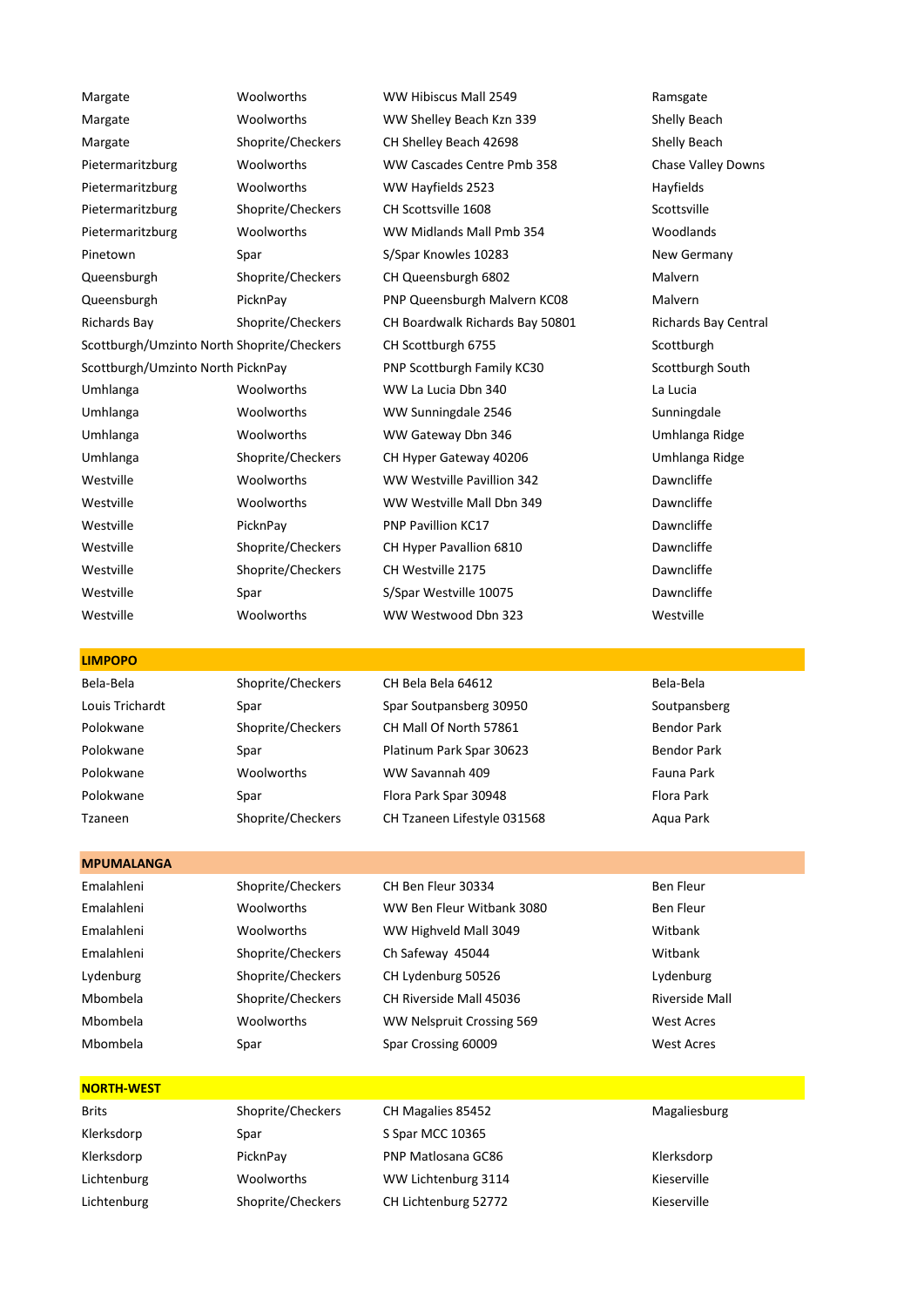| Potchefstroom | Woolworths        | WW Mooi River Mall 529     | Potchefstroom        |
|---------------|-------------------|----------------------------|----------------------|
| Potchefstroom | Spar              | S Spar Potch 21140         | Potchefstroom        |
| Rustenburg    | Woolworths        | WW Waterfall Mall 450      | Cashan               |
| Rustenburg    | Shoprite/Checkers | CH Hyper Rustenberg 50534  | Cashan               |
| Rustenburg    | Spar              | Spar Kroondal 21731        | Rustenburg           |
| Rustenburg    | Spar              | S/Spar Rustenburg 21992    | Rustenburg           |
| Rustenburg    | Spar              | S/Spar Safari 22073        | Safari Tuine         |
| Rustenburg    | Woolworths        | WW Magaliesview R/burg 239 | <b>Waterval East</b> |

#### **NORTHERN CAPE**

**WESTERN CAPE**

De Aar Shoprite/Checkers CH De Aar 6284 De Aar

Kimberley Shoprite/Checkers CH Diamond Pavillion 46171 Monument Heights Upington Shoprite/Checkers CH Kalahari Mall 36819 Upington

Blouberg Shoprite/Checkers CH Big Bay 42999 Blouberg Shoprite/Checkers CH Table View 2599 Cape Town Woolworths WW Gardens Ct 124

Athlone Woolworths WW Vangate Mall Ct 263 Beaufort West Shoprite/Checkers CH Beaufort West 51297 Beaufort West Bellville Woolworths WW Tygervalley Ct 119 Bellville Spar Spar K/Spar Bellville 35682 Bellville Woolworths WW Welgemoed 1013 Welgemoed Blouberg Woolworths WW Table Bay Mall 1040 Bloubergstrand Blouberg Shoprite/Checkers CH De Grendel 55160 Richwood Blouberg Shoprite/Checkers CH Table Bay Mall 96710 West Beach Brackenfell Shoprite/Checkers CH Hyper Brackenfell 2701 Brackenfell Shoprite/Checkers CH Cape Gate 42973 Brackenfell North Brackenfell PicknPay PicknPay PNP Brackenfell Hyper WC44 Brackenfell South Brackenfell Shoprite/Checkers CH Protea Heights 42981 Protea Hoogte Brackenfell Spar Spar Brackenfell 35568 St Michaels Cape Town **Cape Town** Others WW Head Office (Mishkah Samie) Cape Town Woolworths WW Okavango Crossing 1039 Cape Town **PicknPay** PIC PHP Campsbay WC03 Camps Bay Cape Town Woolworths WW Camps Bay CT 1050 Camps Bay Cape Town Woolworths WW Foreshore 1046 Cape Town City Centre Cape Town Woolworths WW Kloof Street Ct 115 Gardens Cape Town Shoprite/Checkers CH Kloof Street 1373 Gardens Cape Town **Woolworths** WW Pinelands Ct 258 Pinelands Cape Town Shoprite/Checkers CH Sea Point 1844 Sea Point Claremont PicknPay PNP Claremont WC18 Claremont Constantia PicknPay PNP Constantia WC21 Constantia Deurdrif Exclusive Books EB Constantia Village CV Deurdrif Durbanville Shoprite/Checkers CH Cobble Walk 45109 Durbanville Woolworths WW Village Square Dbnvle 1020 Durbanville Durbanville Woolworths WW Glengarry Ct 248 Durbanville Durbanville Shoprite/Checkers CH Durbanville 0123 Durbanville Durbanville PicknPay PNP Graanendal WF30 Graanendal Estate Fish Hoek Woolworths WW Fish Hoek Ct 170 Fish Hoek Spar Fish Hoek K/Spar 35328 Fish Hoek Eish Hoek Eish Hoek Fish Hoek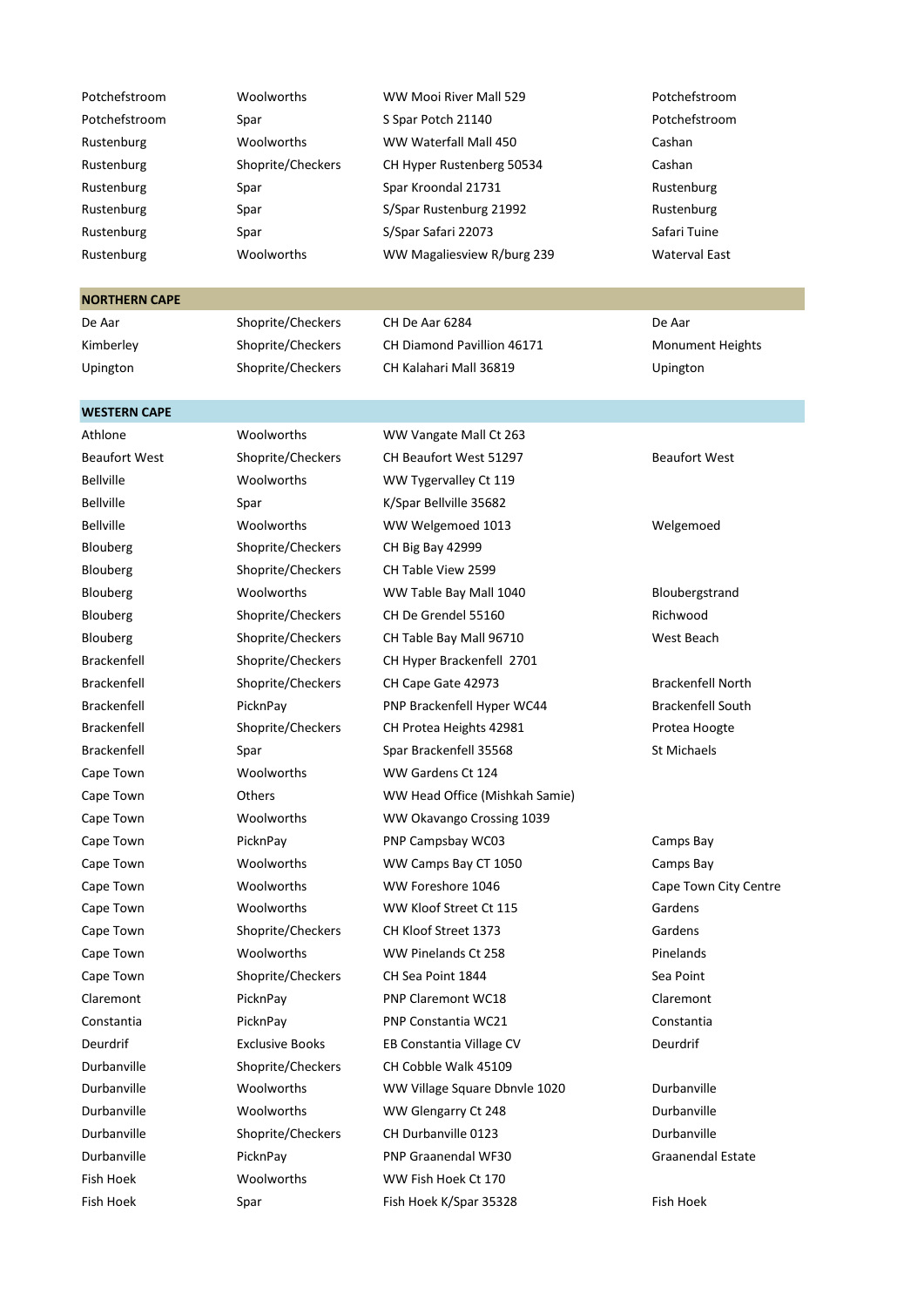Knysna Woolworths WW Knysna 257 Paarl Shoprite/Checkers CH Paarl 0602

Gans Bay Spar Spar Gansbaai 35432 Gans Bay George **Moolworths** WW Garden Route Mall 254 George Shoprite/Checkers CH St Georges Square 6129 George Shoprite/Checkers CH York Street 57073 Goodwood Shoprite/Checkers CH Hyper N1 City 6501 N1 City Hermanus Woolworths WW Station Sq Hermanus 1019 Eastcliff Hermanus Shoprite/Checkers CH Hermanus 58689 Eastcliff Hermanus Woolworths WW Whale Coast Mall 1047 Hemel en Aarde Estate Hermanus Shoprite/Checkers CH Whale Coast Mall 82797 Sandbaai Kenilworth Shoprite/Checkers CH Kenilworth 6399 Kenilworth Kenwyn **PicknPay** PicknPay PNP S/Market Cavendish WC50 Kenwyn Knysna Shoprite/Checkers CH Knysna 48979 Knysna Central Kraaifontein Spar S/Spar Cape Gate 35975 Langeberg Glen Kuilsriver **Woolworths** WW Langverwacht 1037 Langebaan Woolworths WW Laguna Mall Langebaan 1045 Langebaan Meadowridge Shoprite/Checkers CH Meadowridge 1103 Meadowridge Milnerton Woolworths WW Colosseum Ct 272 Century City Milnerton PicknPay PICKnPay PNP Canal Walk WC14 Century City Milnerton Shoprite/Checkers CH Century City 5204 Century City Milnerton Woolworths WW Edgemead Ct 1001 Edgemead Milnerton Woolworths WW Sunset Beach 1033 Sunset Beach Mossel Bay Shoprite/Checkers CH Heiderand 6331 Die Bakke Muizenberg Shoprite/Checkers CH Muizenberg 0369 Noordhoek Woolworths WW Long Beach Mall Ct 168 Sunnydale Noordhoek PicknPay PNP Longbeach WC16 Sunnydale Ottery **PicknPay** PNP Hyper Ottery WC45 Ottery Oudtshoorn Shoprite/Checkers CH Oudtshoorn 2052 Oudtshoorn Paarl Woolworths WW Paarl Mall 256 Southern Paarl Paarl Woolworths WW Laborie Paarl 1042 Southern Paarl Parow Shoprite/Checkers CH Hyper Parow 6446 Parow Shoprite/Checkers CH Willowbridge 48385 Parow Parow **PicknPay PICKNPay** PNP Plattekloof WC42 Parow Parow Plettenberg Bay Woolworths WW Plettenberg Bay 243 Plettenberg Bay Plettenberg Bay Shoprite/Checkers CH Plettenberg Bay Mall 82917 Plettenberg Bay Plumstead Shoprite/Checkers CH Plumstead 1399 Plumstead Plumstead Retreat Moolworths WW Blue Route Mall Ct 1010 Dreyersdal Retreat Woolworths WW Steenberg Village Ct 241 Westlake Rondebosch Shoprite/Checkers CH Rondebosch 2256 Rondebosch Rondebosch Somerset West Woolworths WW Somerset West 117 Somerset West Woolworths WW Waterstone Village 261 Somerset West PicknPay PNP Waterstone WC36 Somerset West Shoprite/Checkers CH Hyper Somerset West Somerset West **WOOLWORTHS** WW Somerset Mall 126 Firgrove Rural Somerset West Shoprite/Checkers CH Sitari 83549 Sitari Estate Somerset West Shoprite/Checkers CH Somerset West Somerset Ridge Southern Suburbs Woolworths WW Constantia Village 128 Stellenbosch Woolworths WW Eikestad Stellenbosch 107 Stellenbosch Spar S/Spar Stellenbosch 35684 Simonswyk